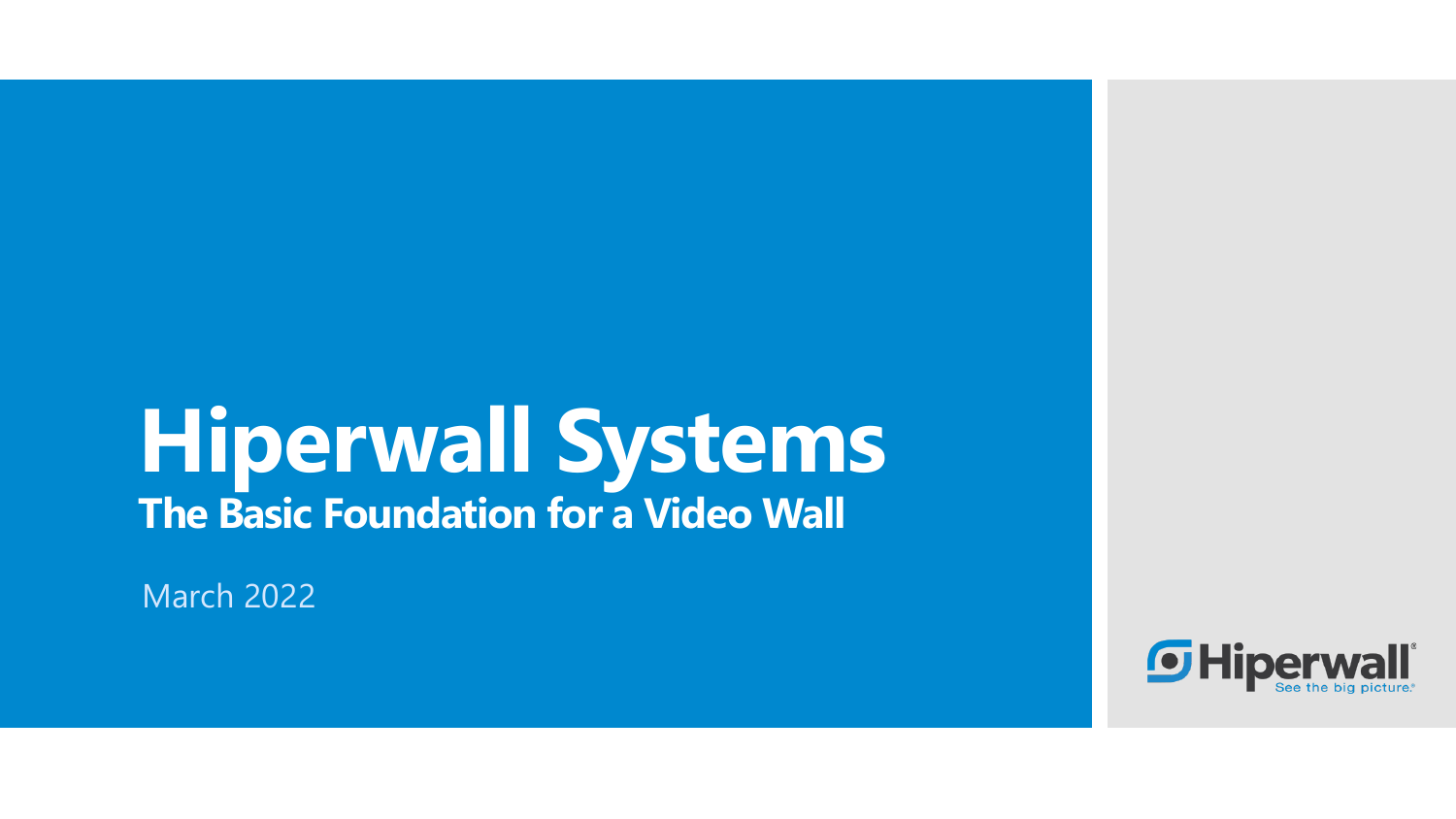# **Basic System Topology**

Basic hardware architecture

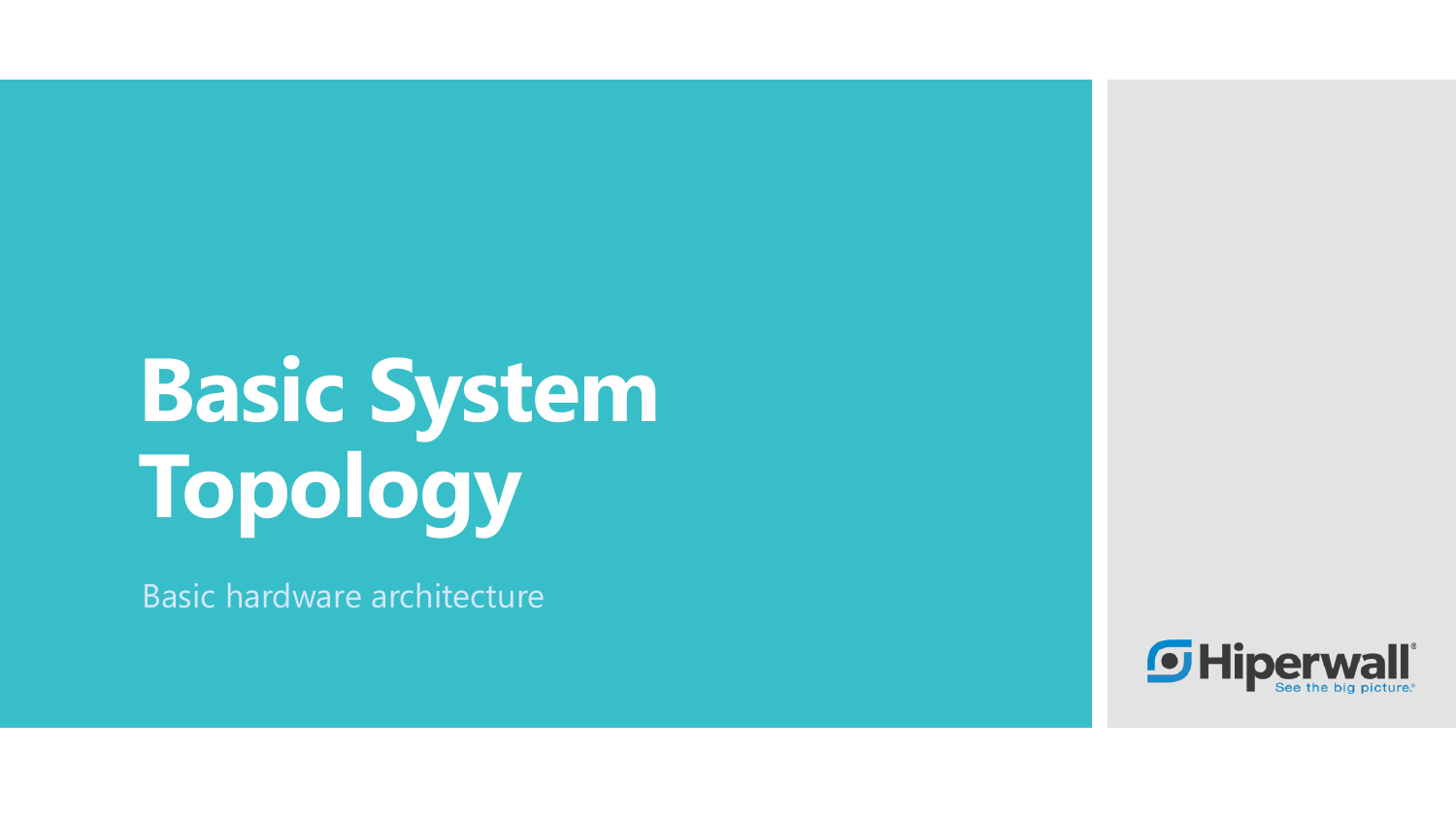



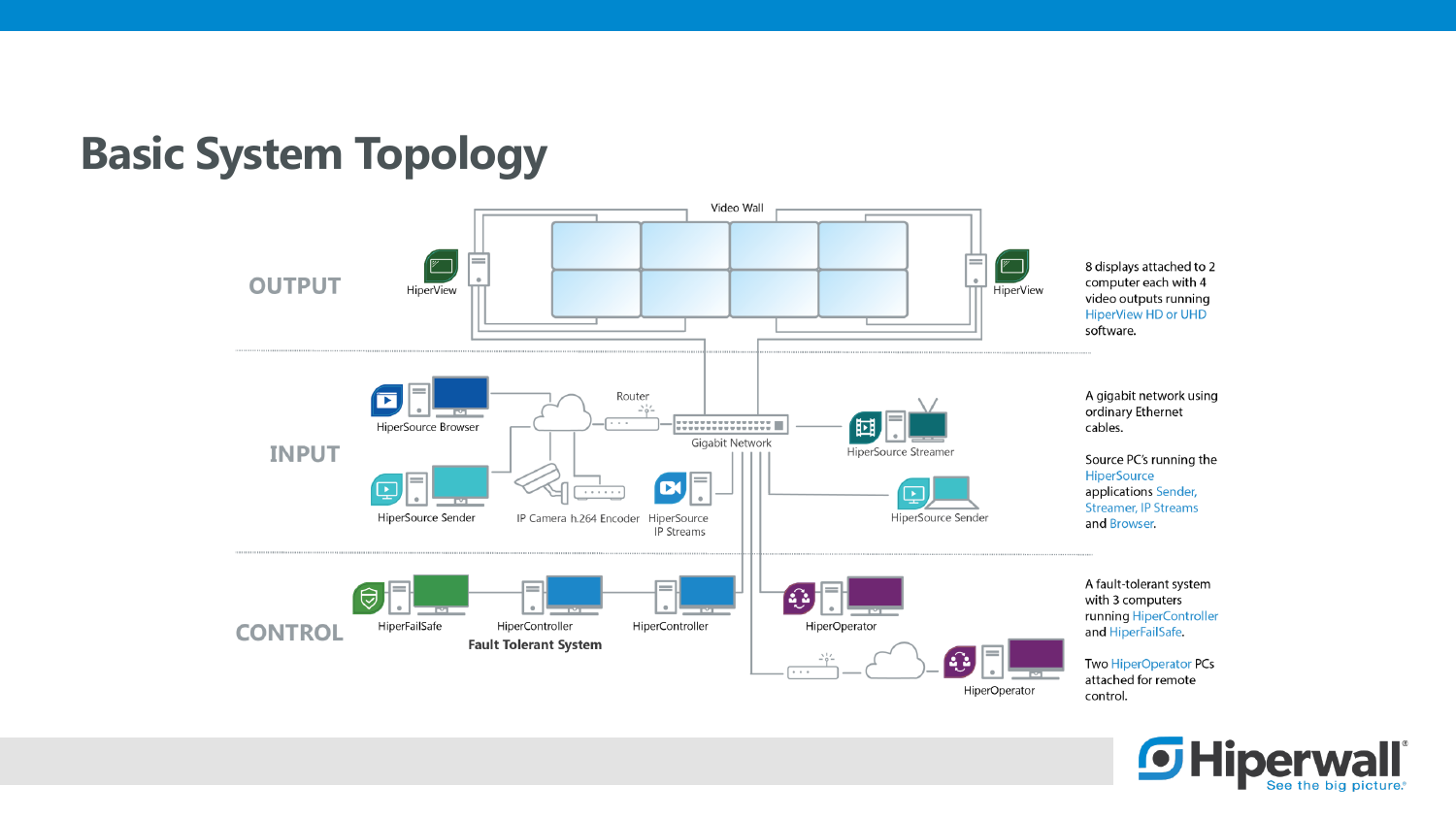# **Hiperwall Software**

System Control and Source Input/Output Management

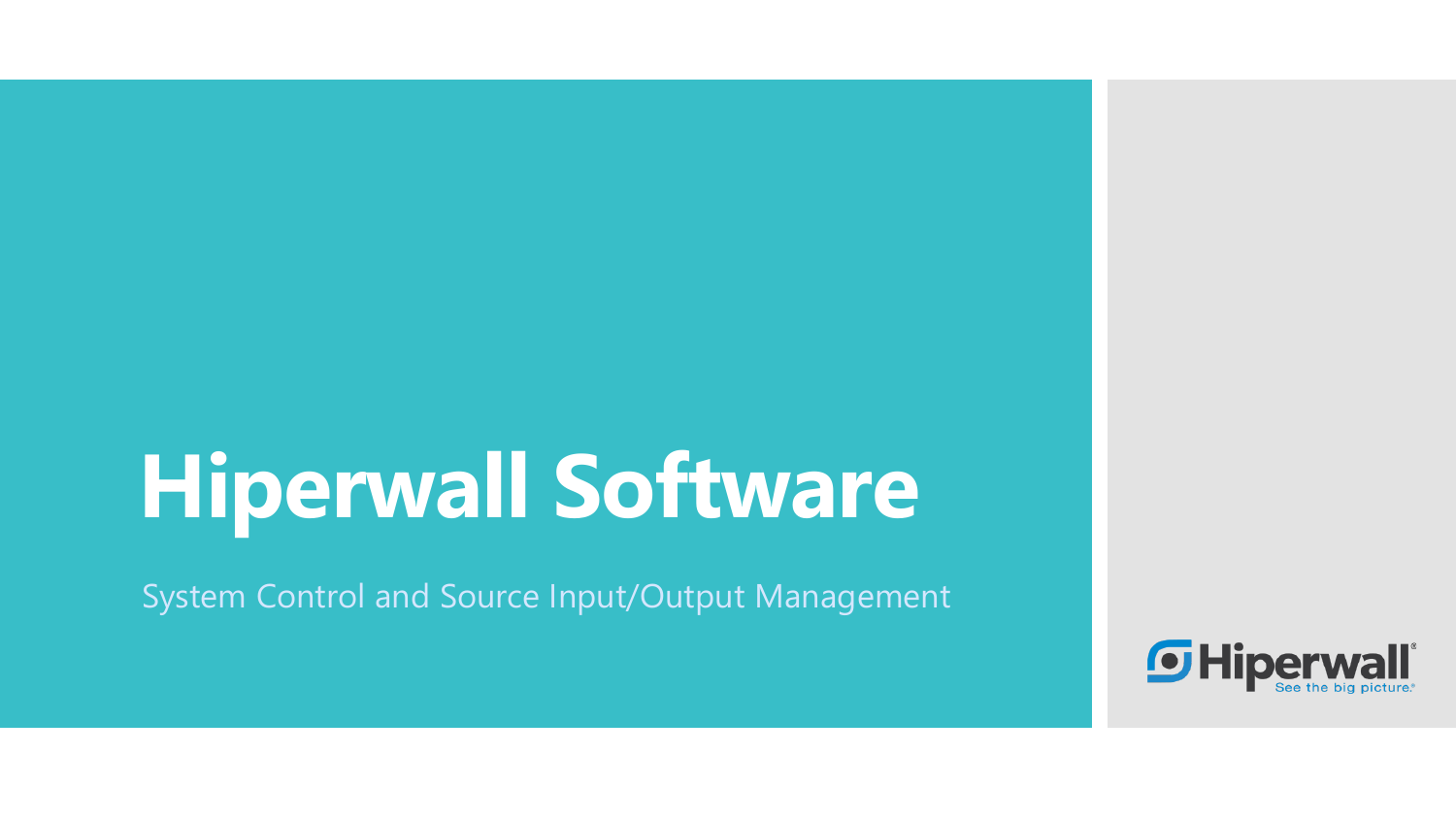### **Hiperwall Software Basics**



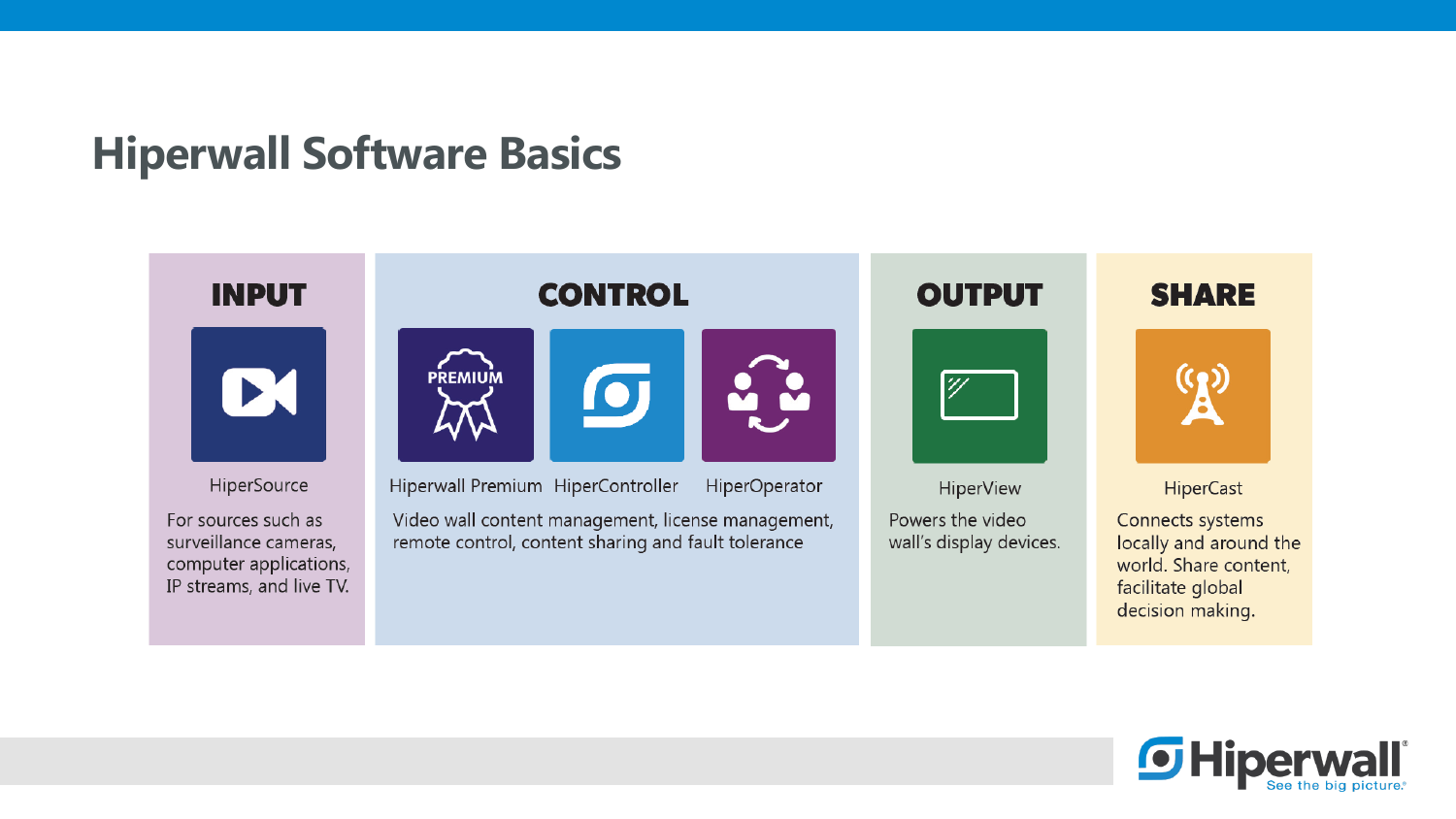### **HiperSource – Input Management**



**HiperSource** is a suite of applications that delivers your content to the video wall whether it's from desktop capture, IP camera streams, capture card input or web pages. The software consists of a group of interchangeable applications, each of which is optimized to work with specific types of content.

### **HiperSource Applications:**



single PC.

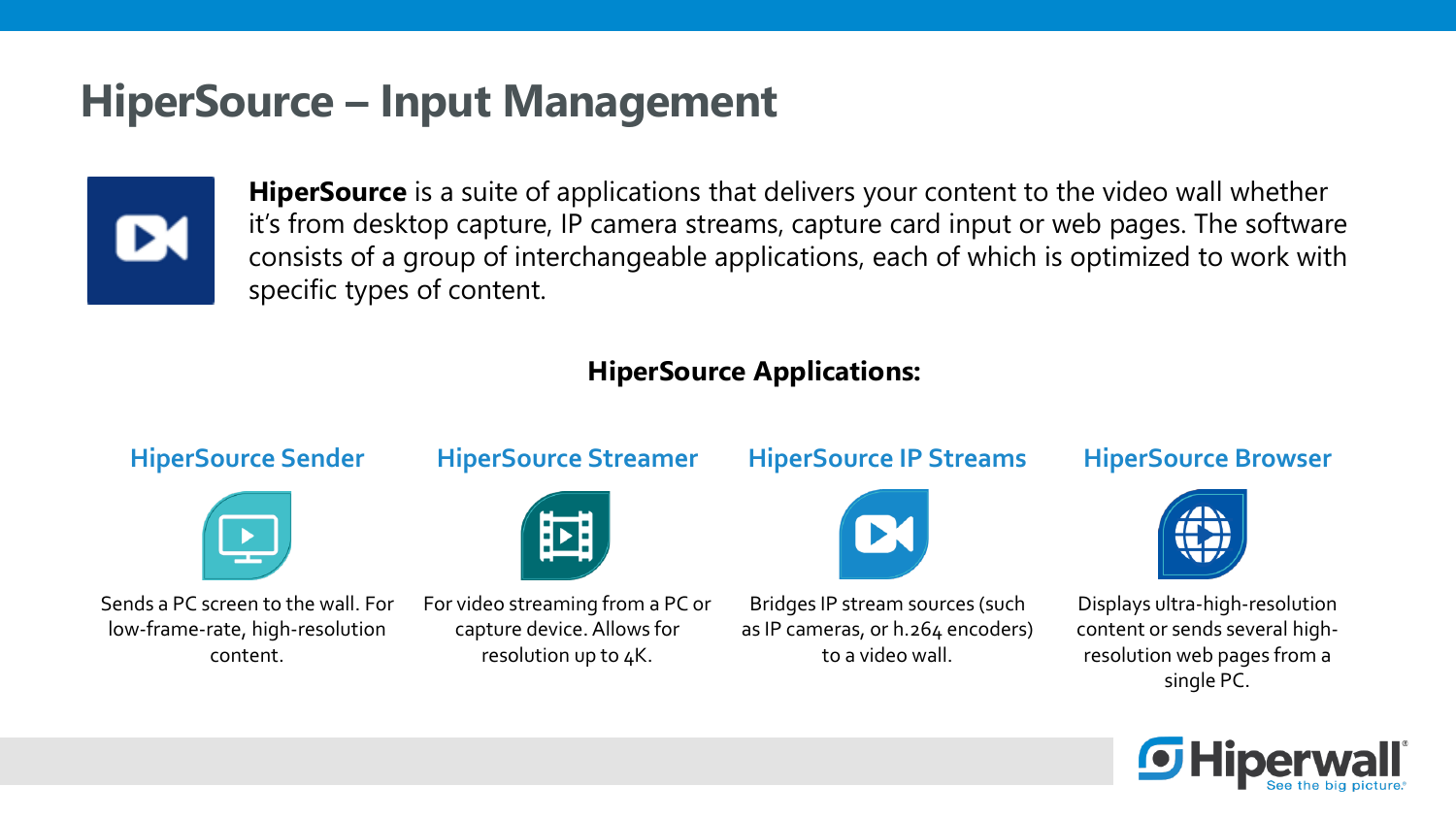### **HiperController – Video Wall Controller Software**



**HiperController Software** and user interface controls what, where, how and when content is displayed. The user interface shows you a representation of your entire system. As you add, move, resize and change content on the user interface, the actions occur on your video wall in real time.

### **HiperController Add Ons:**



A powerful user authentication tool to limit access to Hiperwall capabilities and assign a set of permitted capabilities to operators. Includes detailed logging for accountability.



Allows multiple physical video walls as part of a single system. Supports unique and artistic wall configurations including a mixture of display sizes and rotation angles.



Enables the operator to control the keyboard and mouse of a remote source PC on the system. Perfect for situations where the main controller is not local.

#### **HiperAccess HiperLayout HiperKVM HiperInterface**



Enables the operator to control the keyboard and mouse of a remote source PC on the system. Perfect for situations where the main controller is not local.

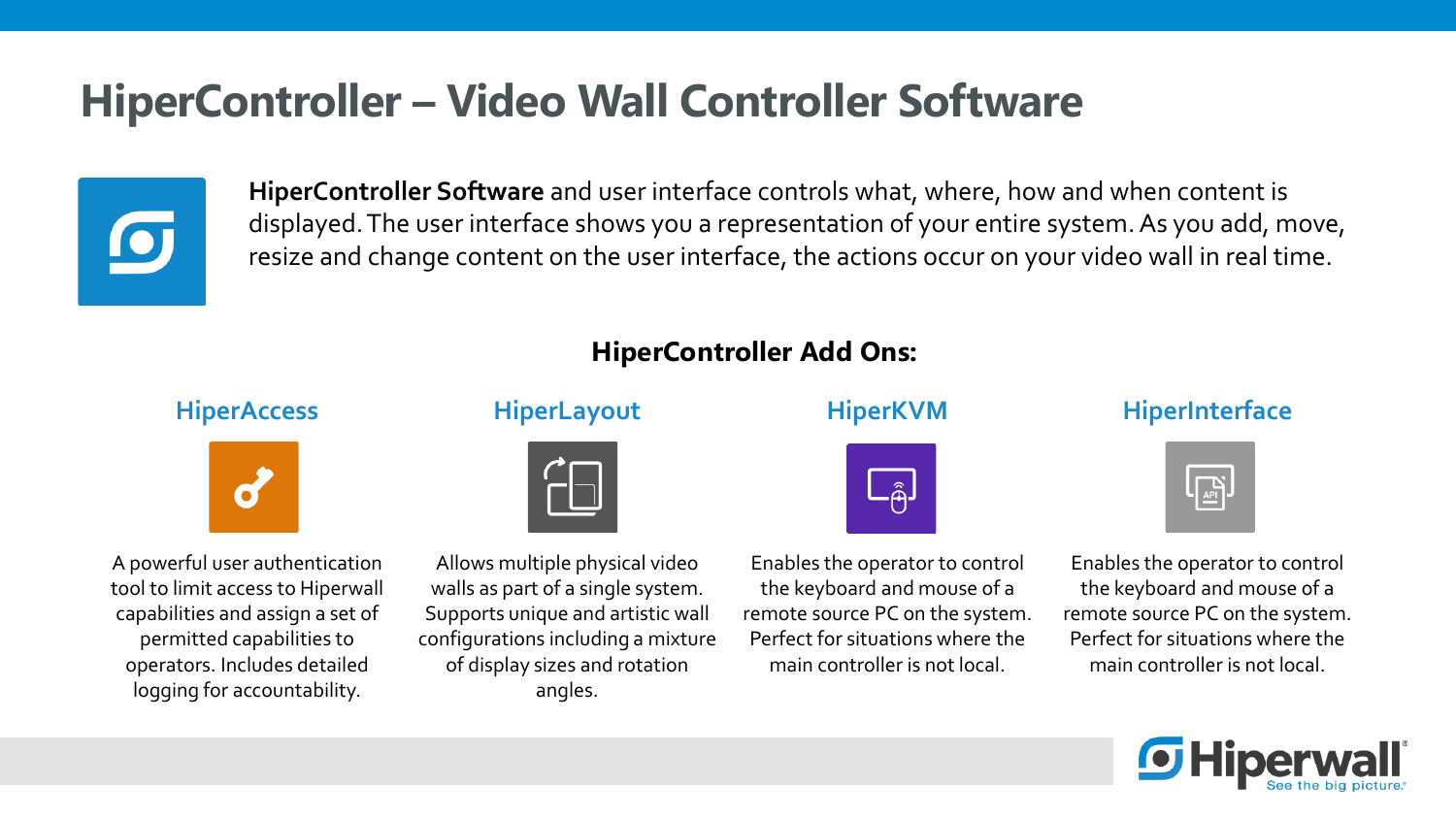### **Hiperwall Premium Suite**



### **Hiperwall Premium Suite**

Get HiperFailSafe, HiperController and the HiperController add-ons in a cost-saving bundle.

- Fault tolerance is built in -- two controllers run simultaneously. If one controller fails, the other ensures continuous operation. No down time!
- Upgrades are free: Keep your maintenance agreement up to date and you'll get any new HiperController add-ons free.

|                        | Standard Features   HiperFailSafe   HiperAccess   HiperLayout   HiperKVM   HiperInterface |  |  |  |
|------------------------|-------------------------------------------------------------------------------------------|--|--|--|
| <b>Premium Suite</b>   |                                                                                           |  |  |  |
| <b>HiperController</b> |                                                                                           |  |  |  |

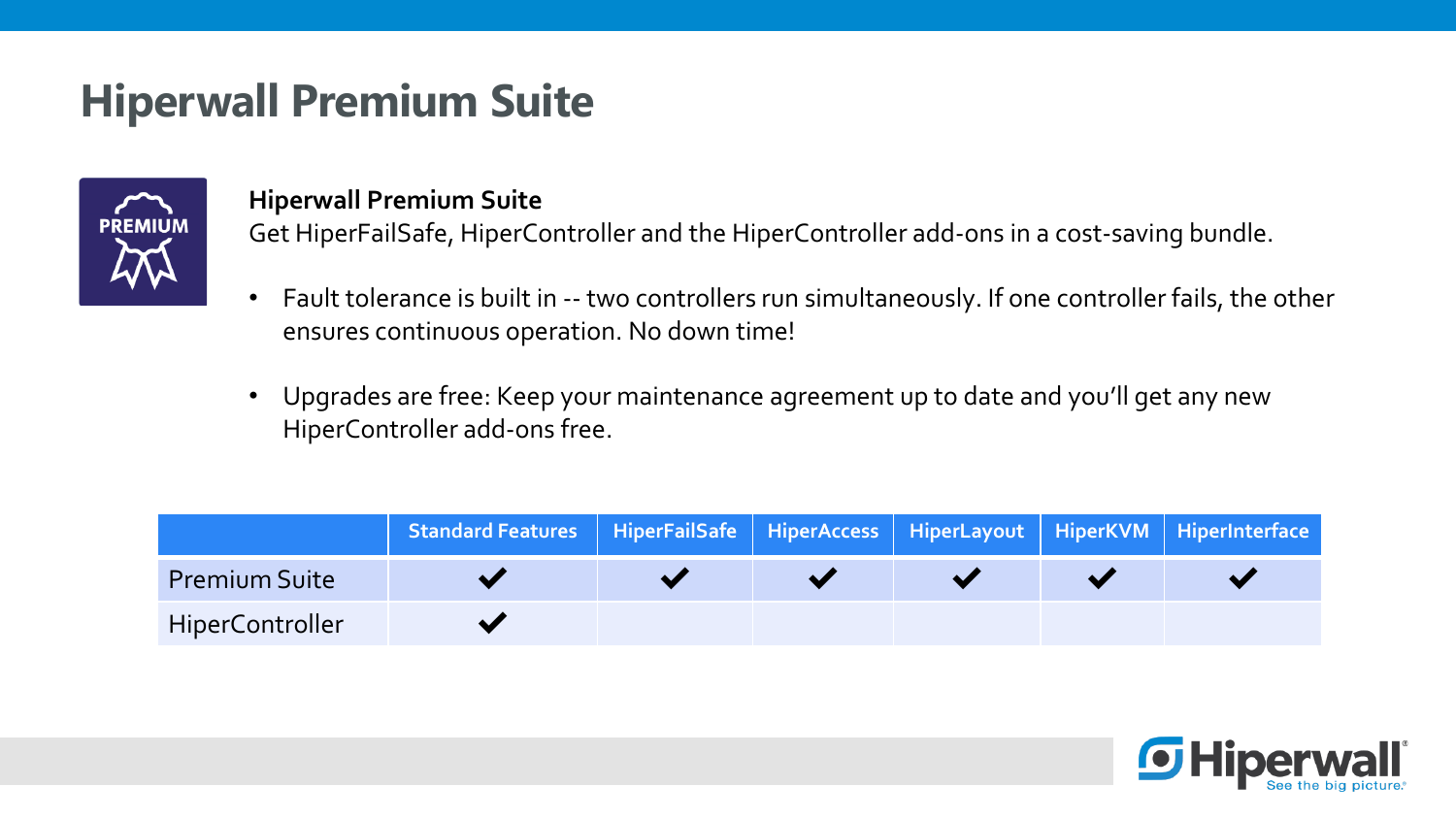## **Advanced Control Applications Add Ons**



**HiperOperator Software** enables remote access to your video walls from PCs and mobile devices such as Windows/Linux tablets, so you can support and manage your video wall anywhere, anytime.



**HiperFailSafe Software** converts your single-controller system to fault tolerance. The software includes a controller and the technology to pair with a second controller to create a fail-safe system.

*\* Requires the addition of two computers to your system.*

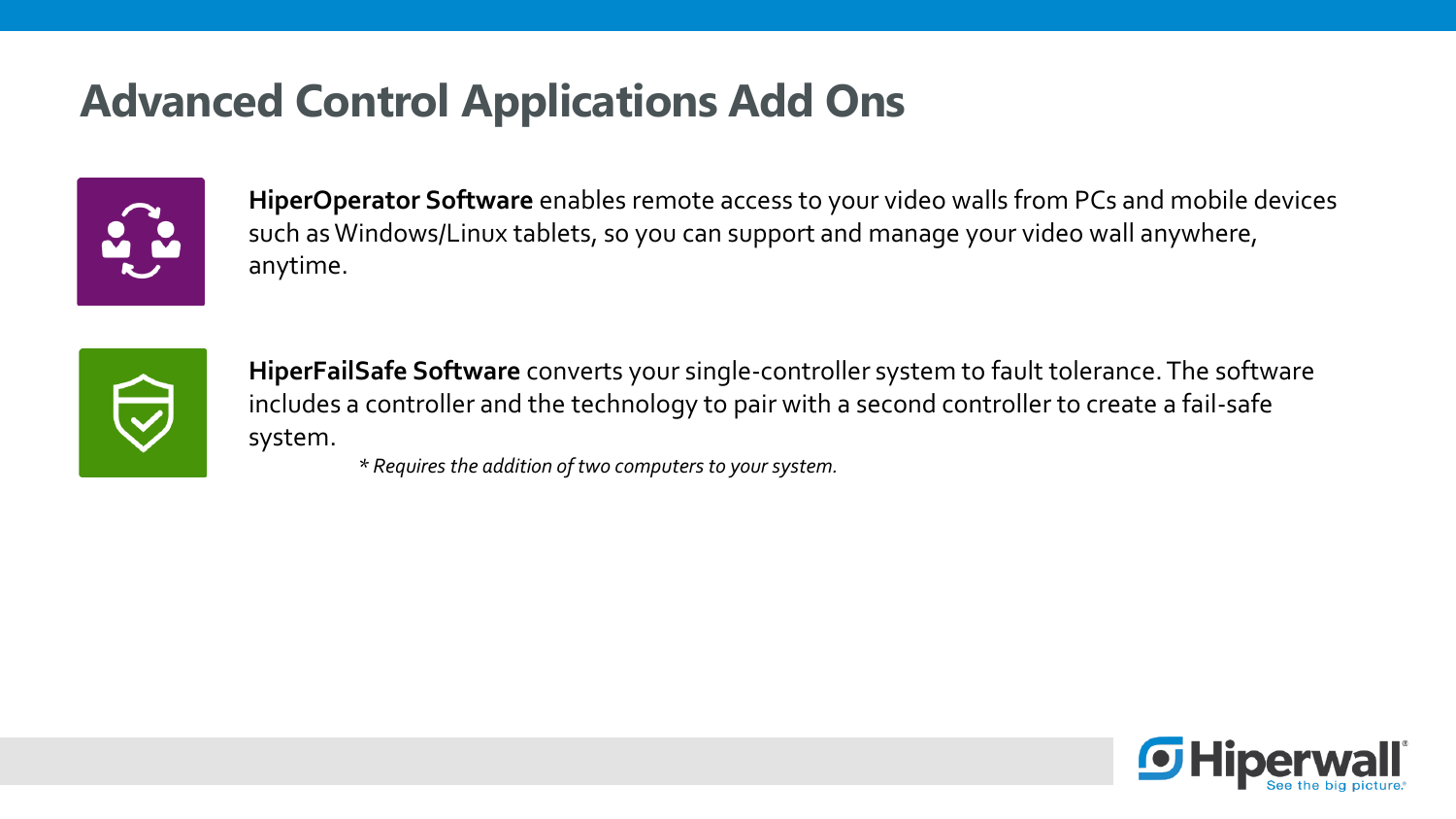## **HiperView – Output Management**



**HiperView Software:** Powers the video wall's display devices. Each display or projector is managed by an ultra-small, low-cost computer running HiperView software. HiperView is available in HD and UHD versions.

#### **dvLED Video Wall Support**

- HiperView Quantum add-on: Superior visual experience with smooth, tear-free motion across multiple video wall controllers. Requires HiperView.
- HiperView LED add-on: Enables the accurate control of the total resolution of an LED wall. Requires HiperLayout and HiperView.



**HiperCast Software**: Share live feeds, information and other content between Hiperwall systems. With HiperCast software installed HiperSource Sender content can be shared quickly between multiple locations of a large company or organization.

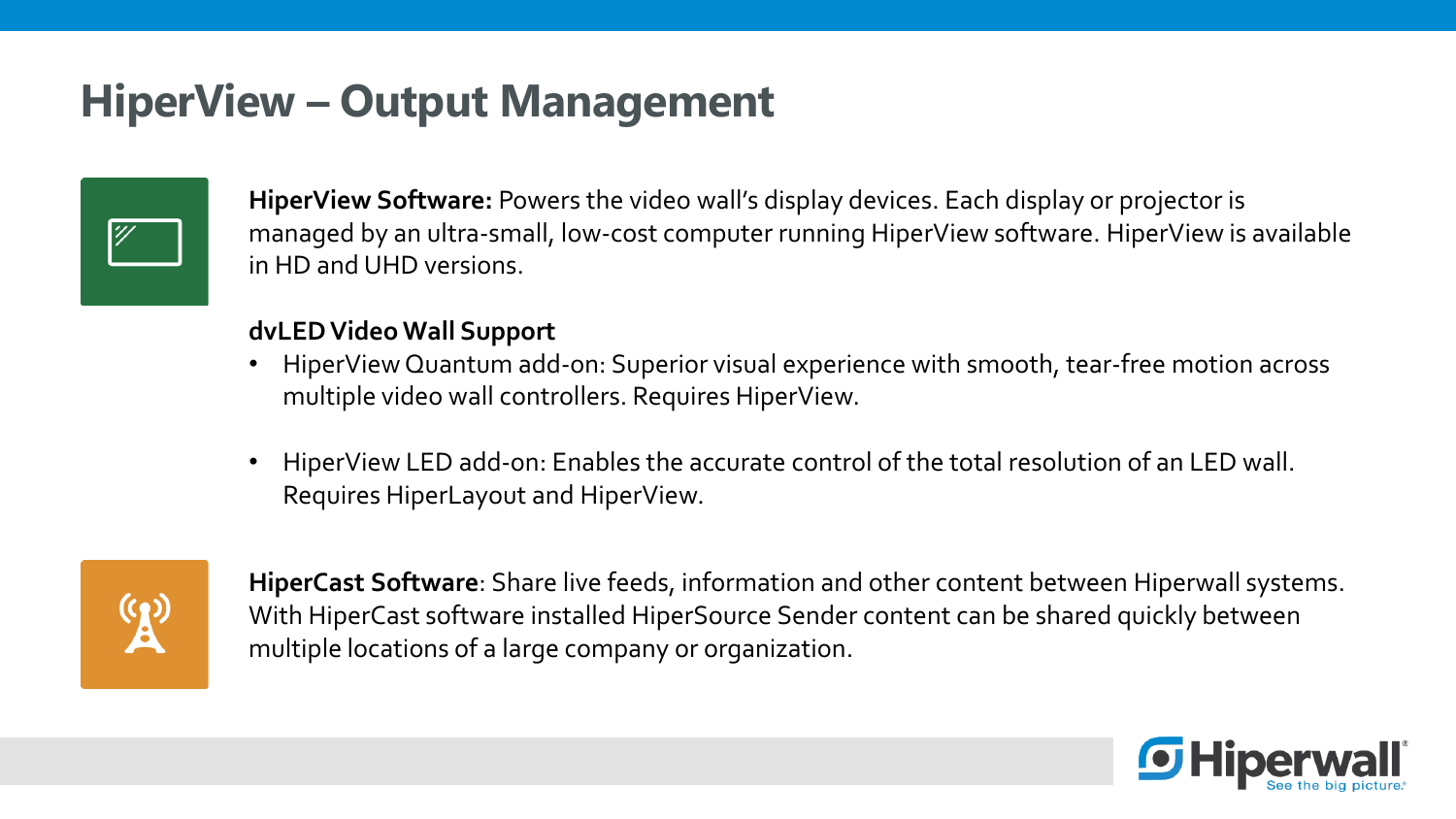# **Hiperwall Hardware**

Certified Hardware From Seneca

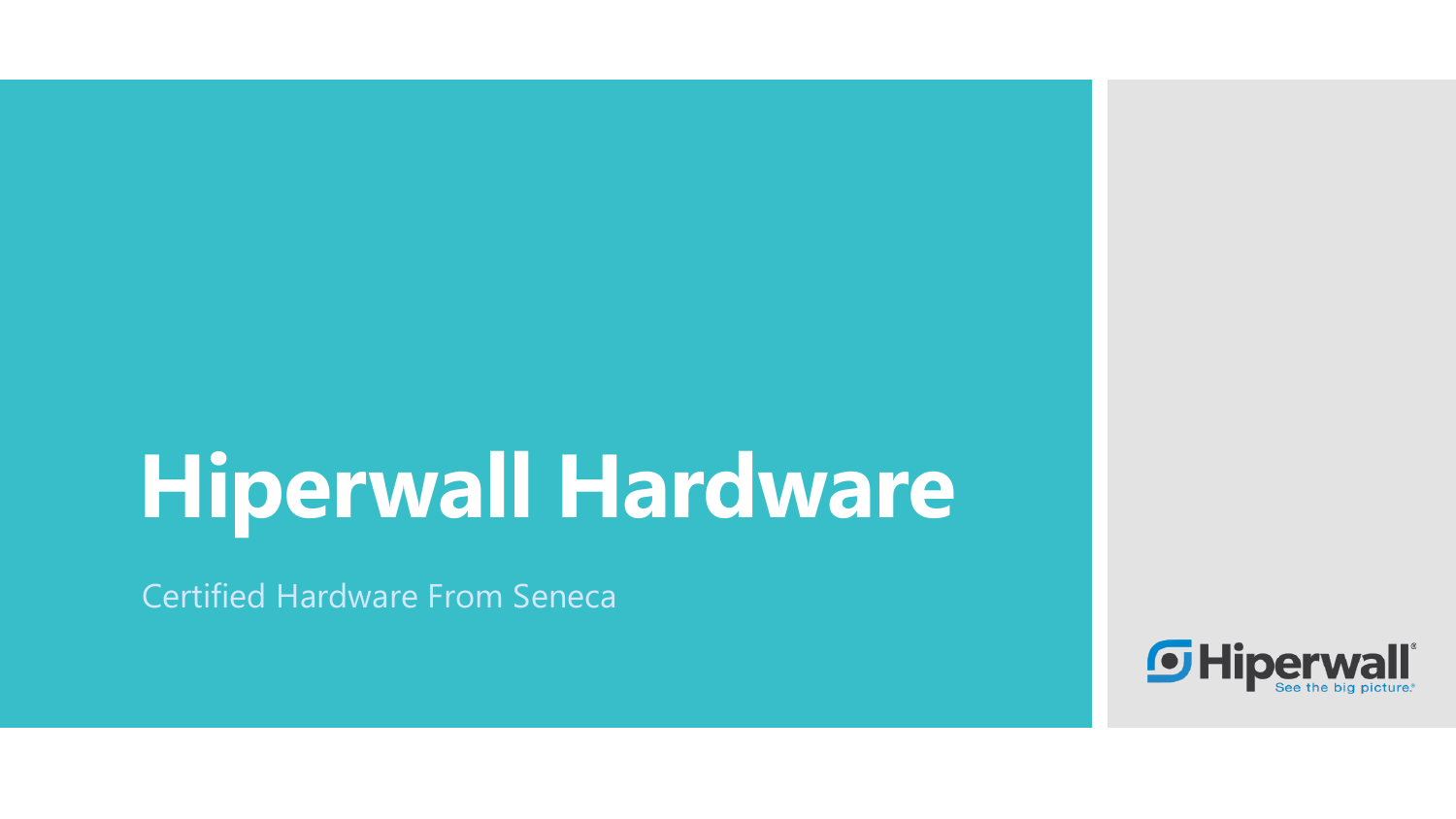## **Hiperwall Certified PCs from Seneca**



#### **Hiperwall Certified PCs From Seneca Come Optimized for Extreme AV-Over-IP Video Wall Performance**

- Part of the Arrow Intelligent Solutions group, Seneca provides a variety of ready-to-deploy, US-assembled Hiperwall Certified video wall controllers that are optimized for a range of video wall applications.
- Depending on use case, and video wall capabilities required, Hiperwall Certified PCs from Seneca can be custom built to address specific customer needs.
- Hiperwall Certified PCs from Seneca include a 39-month [limited warranty](https://www.senecadata.com/wp-content/uploads/2019/09/Seneca_Limited_Warranty.pdf)

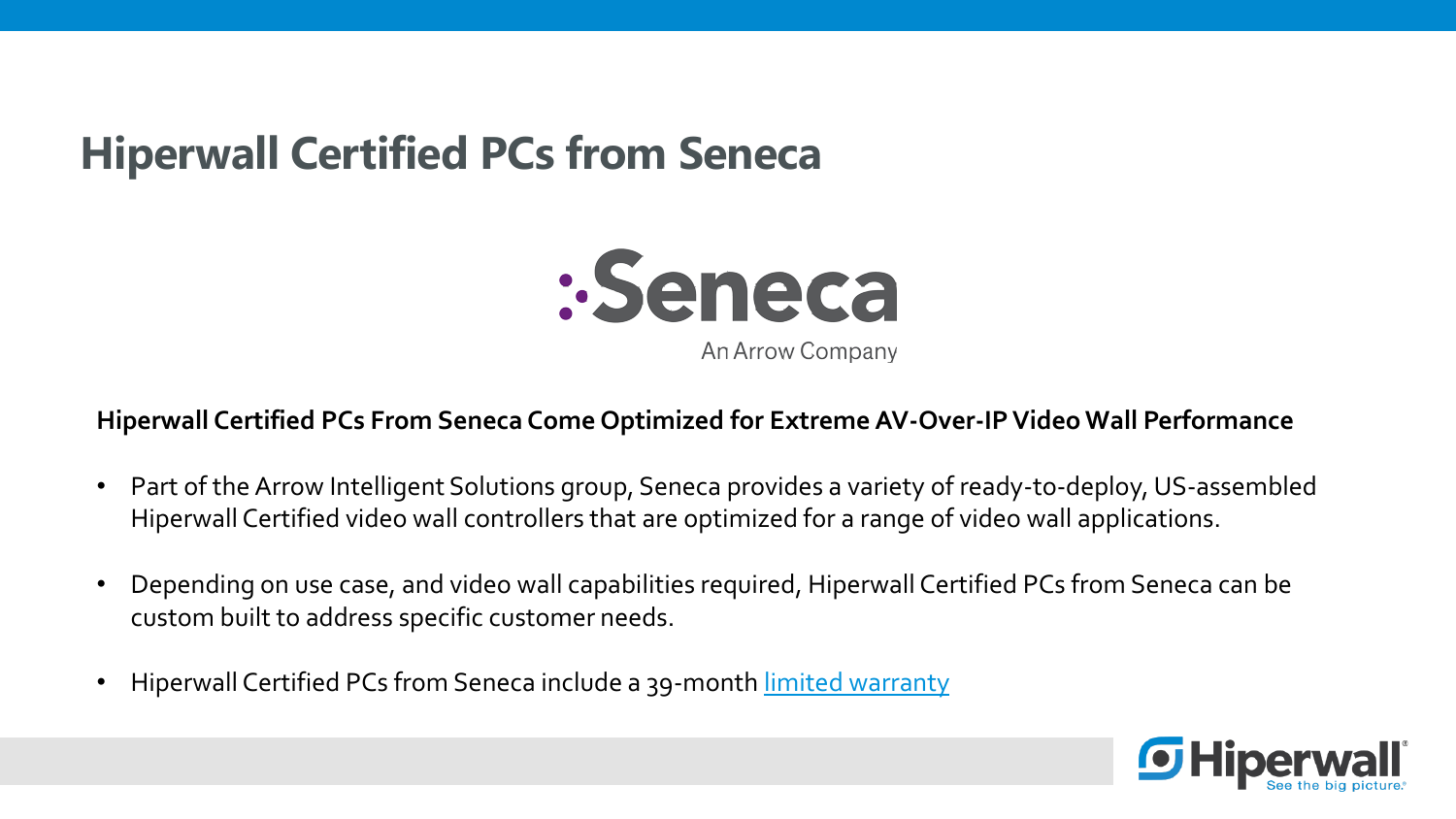## **Hardware – Hiperwall Control PC**

- **E** Hiperwall Certified Seneca VWC-Mini
	- SKU: HW-CONTROL-R
- This PC serves as the brain of the total system, and its sole purpose is to run HiperController software.
- **Specs:** 
	- CPU: Intel Core i5-10500
	- **RAM: 2x4GB**
	- **STORAGE: 250GB SSD**
	- GPU: Intel UHD 630
	- FORM FACTOR: 1U Rack Mount
- Notes:
	- These are the base specs: CPU, Storage, RAM and GPU can be upgraded based on customer needs.





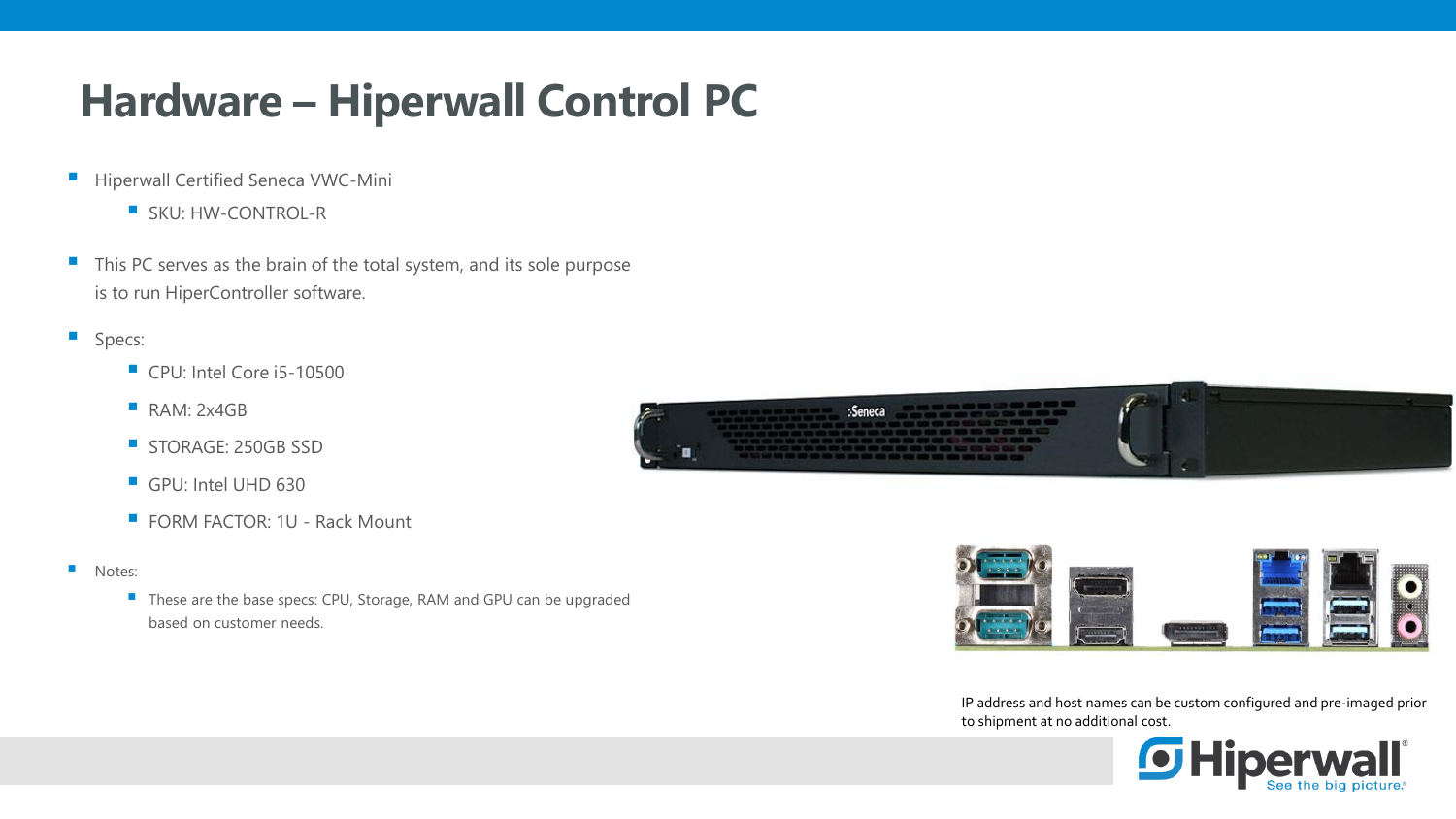## **Hardware – Hiperwall HiperView PC**

- **E** Hiperwall Certified Seneca VWC-Mini
	- **E** SKU: HW-HIPERVIEW-R
- These PCs are designed to smoothly feed video content to the video wall displays.
- **Specs:** 
	- CPU: Intel Core i5-10500
	- **RAM: 2x4GB**
	- **STORAGE: 250GB SSD**
	- **GPU: Nvidia Quadro P620**
	- FORM FACTOR: 1U Rack Mount
	- **DRIVES UP TO 4 DISPLAYS**
- Notes:
	- These are the base specs: CPU, Storage, RAM and GPU can be upgraded based on customer needs.







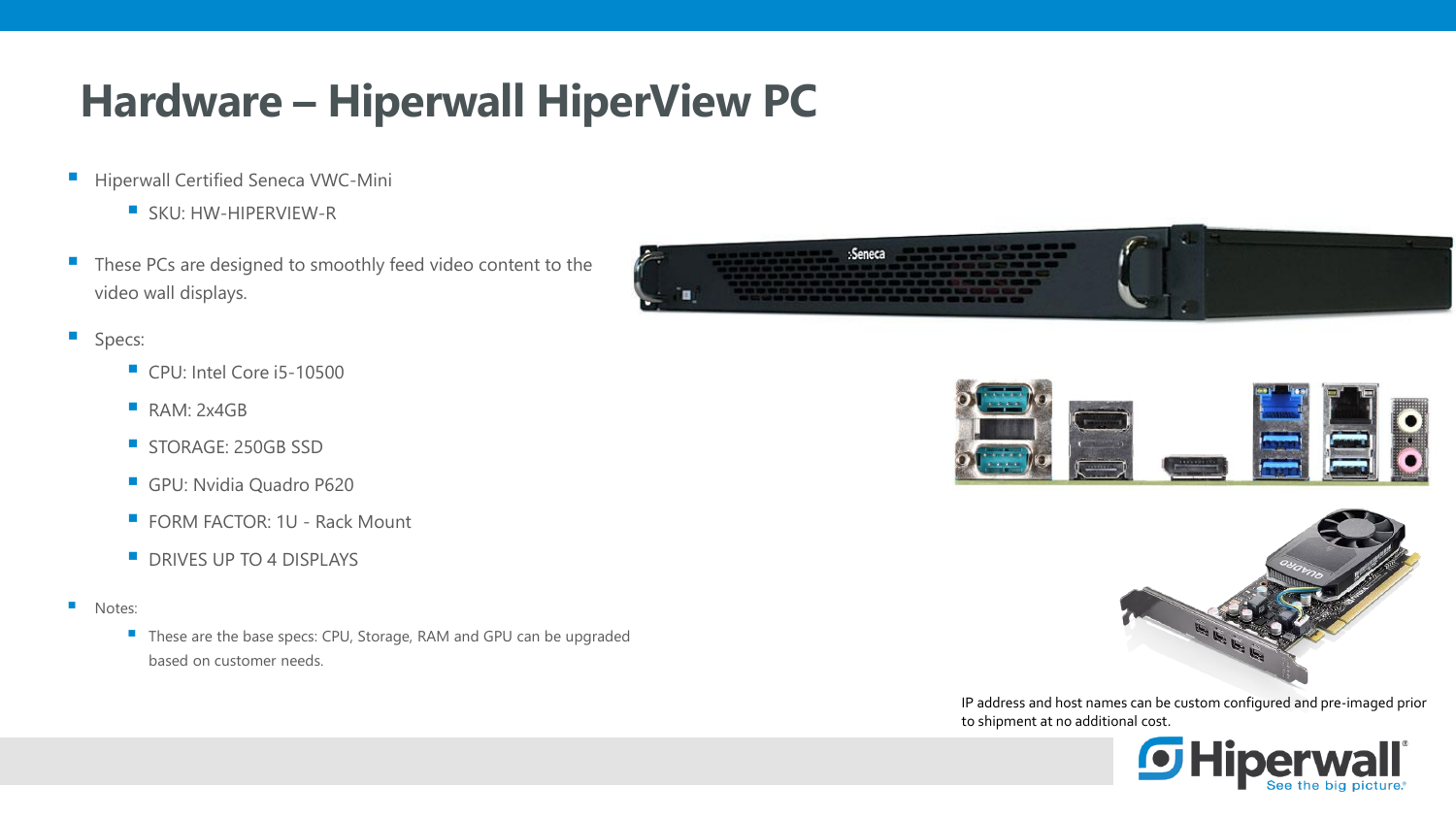## **Hardware – Hiperwall HiperView LED PC**

- **E** Hiperwall Certified Seneca VWC
	- **SKU: HW-HIPERVIEW-LED**
- These PCs are designed to smoothly feed video content to an dv-LED video wall.
- **Specs:** 
	- CPU: Intel Core i7-10700
	- **RAM: 2x8GB**
	- **STORAGE: 250GB SSD**
	- GPU: Nvidia Quadro RTX4000 + Nvidia Sync ii *(optional)*
	- FORM FACTOR: 2U Rack Mount
- Notes:
	- These are the base specs: CPU, Storage and RAM can be upgraded based on customer needs.







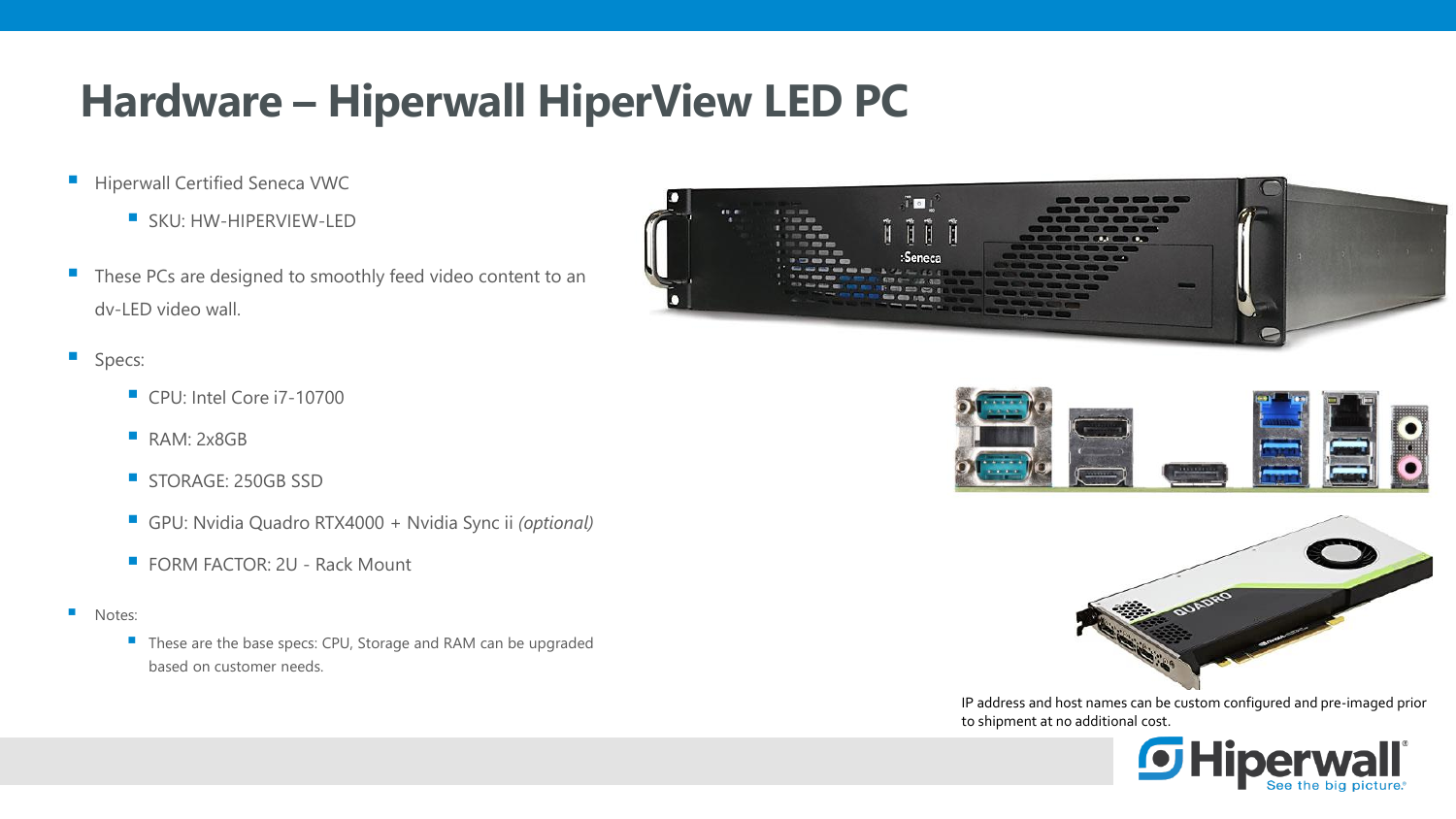## **Hardware – Hiperwall HiperSource Streamer W/O Cap Inputs**

- **E** Hiperwall Certified Seneca VWC-Mini
	- **E** SKU: HW-STREAM-R
- **E** Supports video streaming from a PC. Allows for high frame rates and resolution up to 4K.
- **Specs:** 
	- CPU: Intel Core i5-10500
	- **RAM: 2x4GB**
	- **STORAGE: 250GB SSD**
	- **GPU: Nvidia Quadro P2000**
	- **CAPTURE CARD: N/A**
	- FORM FACTOR: 1U Rack Mount
- Notes:
	- These are the base specs: CPU, Storage, RAM and GPU can be







upgraded based on customer needs. IP address and host names can be custom configured and pre-imaged prior to shipment at no additional cost.

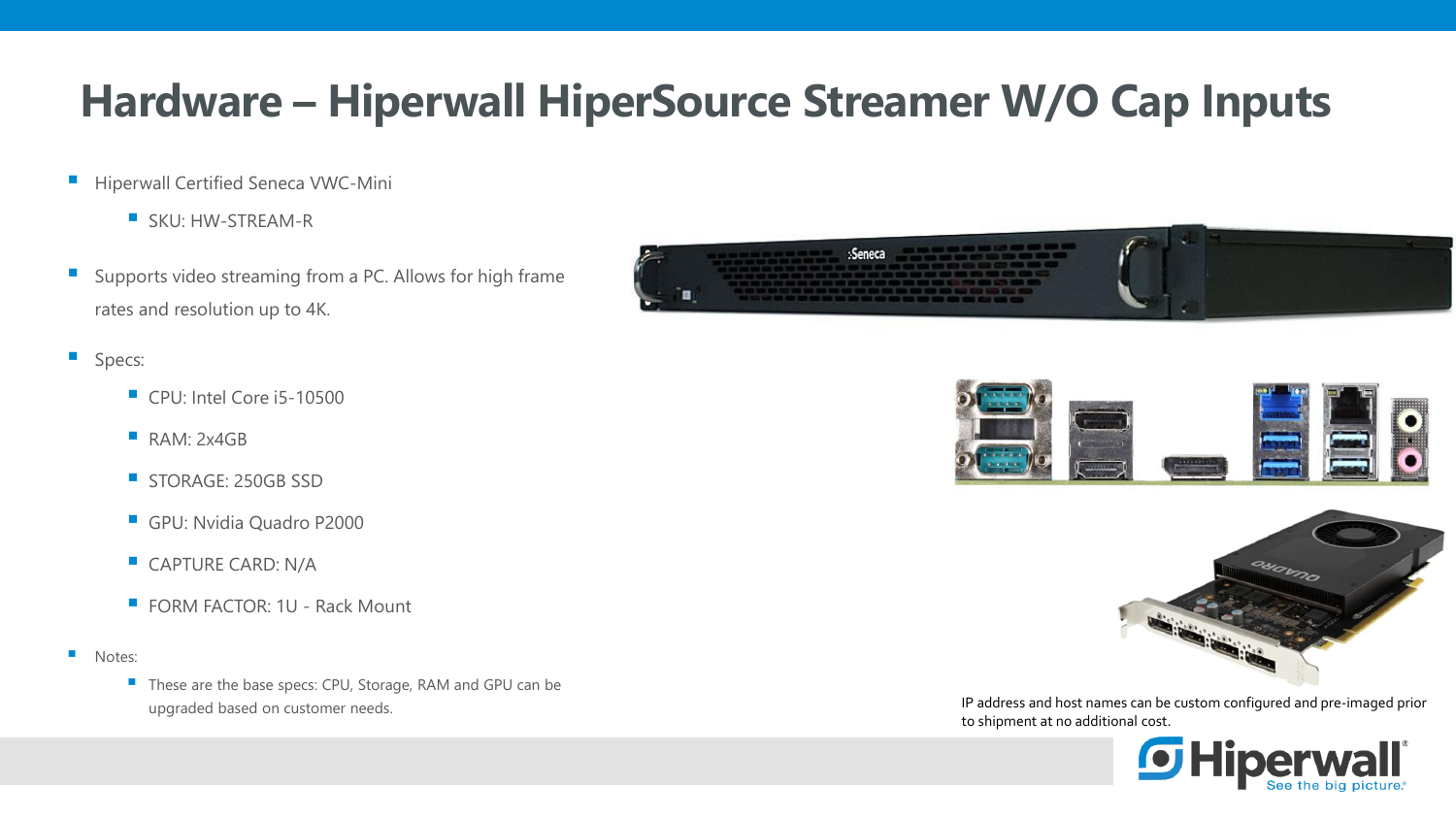## **Hardware – Hiperwall HiperSource Streamer w/ 1 Cap Input**

- **E** Hiperwall Certified Seneca VWC-Mini
	- SKU: HW-STREAM1C-R
- **E** Supports video streaming from a single capture port and PC. Allows for high frame rates and resolution up to 4K.
- **Specs:** 
	- CPU: Intel Core i5-10500
	- **RAM: 2x4GB**
	- **STORAGE: 250GB SSD**
	- **GPU: Nvidia Quadro P2000**
	- CAPTURE CARD: Magewell Pro Cap HDMI
	- FORM FACTOR: 1U Rack Mount
- Notes:
	- These are the base specs: CPU, Storage, RAM and GPU can be







upgraded based on customer needs. IP address and host names can be custom configured and pre-imaged prior to shipment at no additional cost.

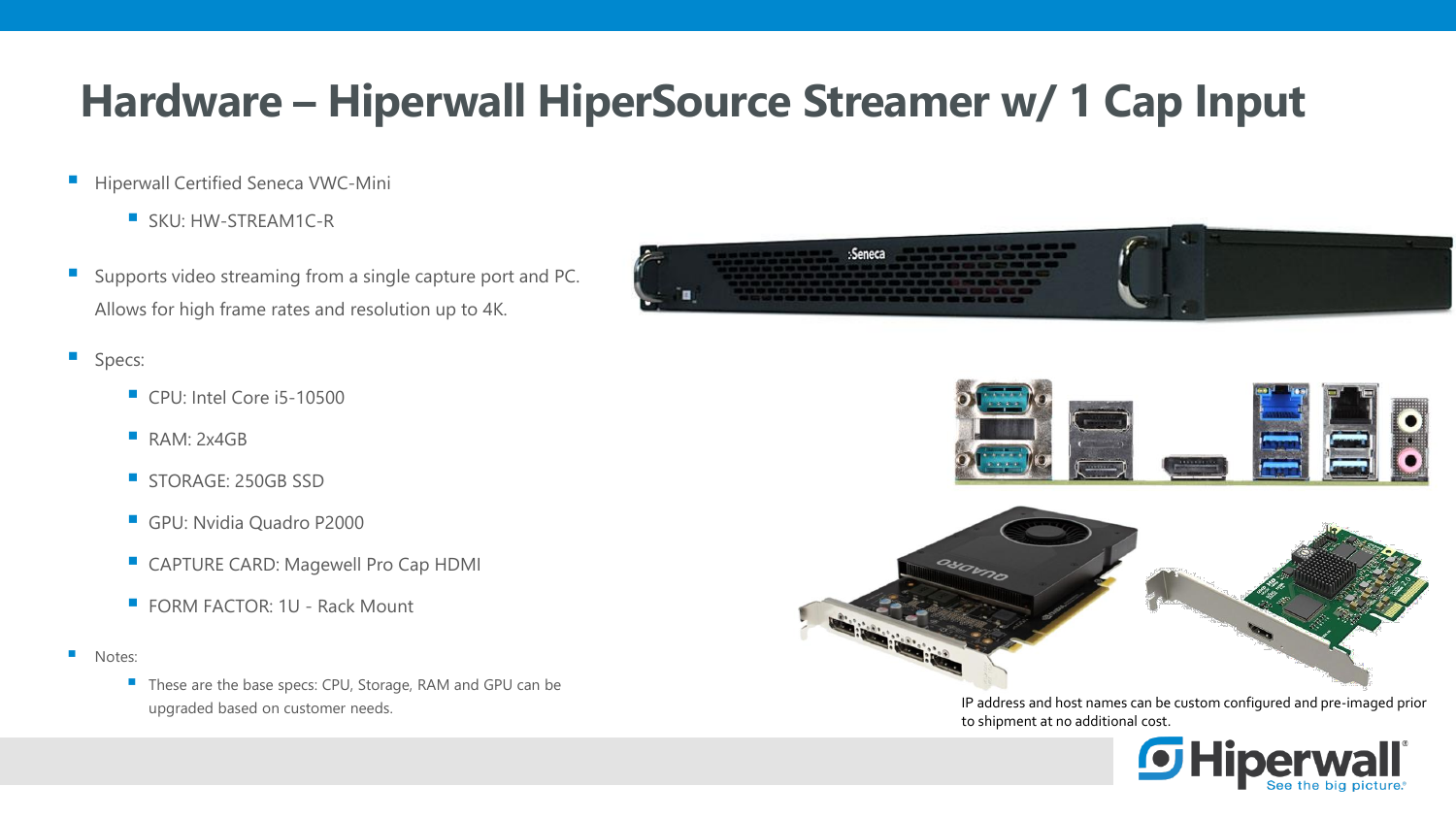## **Hardware – Hiperwall HiperSource Streamer w/ 2 Cap Inputs**

- **E** Hiperwall Certified Seneca VWC-Mini
	- SKU: HW-STREAM2C-R
- **E** Supports video streaming from two capture ports and PC. Allows for high frame rates and resolution up to 4K.
- **Specs:** 
	- CPU: Intel Core i5-10500
	- **RAM: 2x4GB**
	- **STORAGE: 250GB SSD**
	- **GPU: Nvidia Quadro P2000**
	- CAPTURE CARD: Magewell Pro Cap Dual HDMI
	- FORM FACTOR: 1U Rack Mount
- Notes:
	- These are the base specs: CPU, Storage, RAM and GPU can be







upgraded based on customer needs. IP address and host names can be custom configured and pre-imaged prior to shipment at no additional cost.

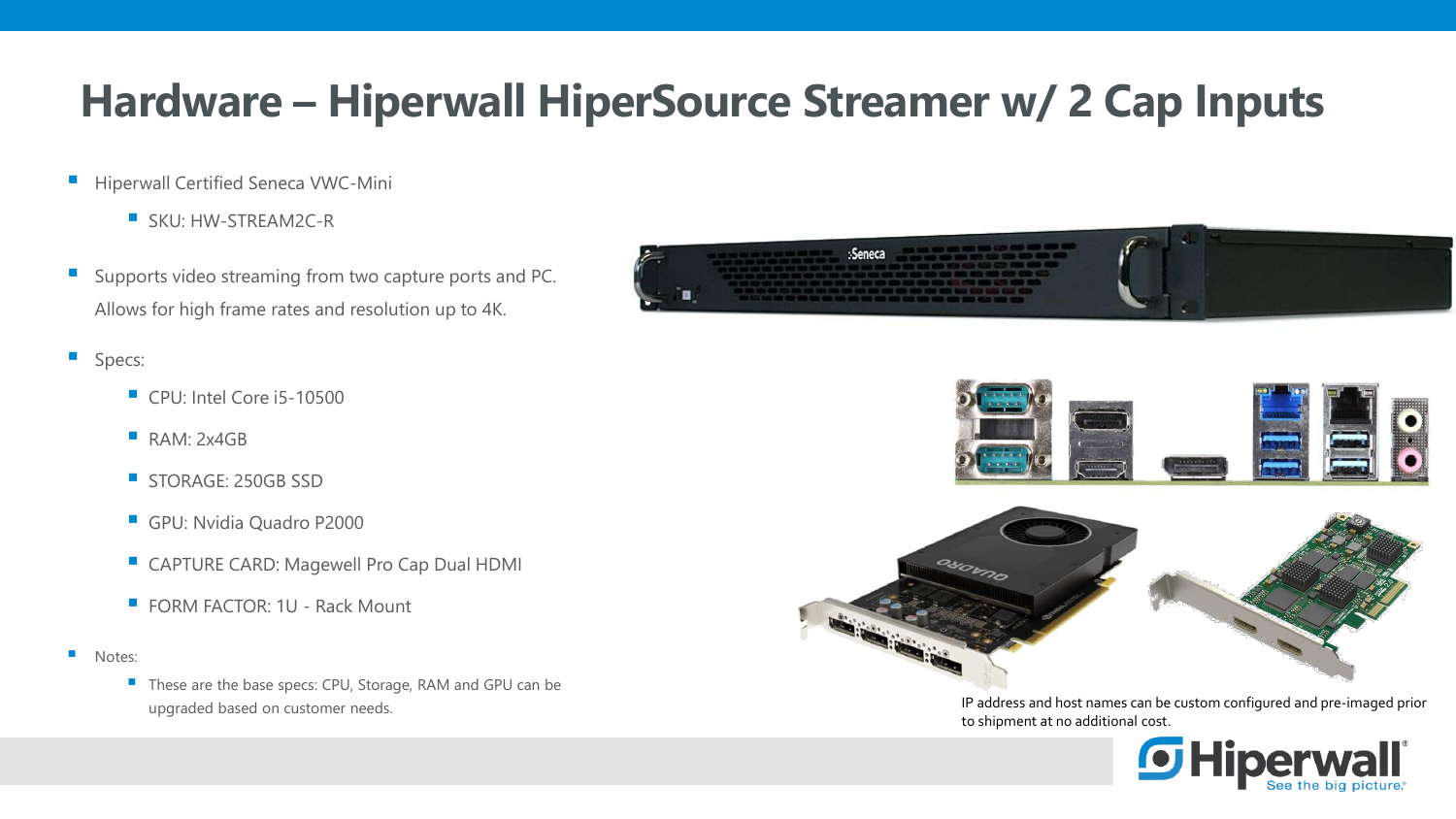## **Hardware – Hiperwall HiperSource Streamer w/ 4 Cap Inputs**

- **E** Hiperwall Certified Seneca VWC-Mini
	- SKU: HW-STREAM4C-R
- **E** Supports video streaming from up to four capture ports and PC. Allows for high frame rates and resolution up to 4K.
- **Specs:** 
	- CPU: Intel Core i5-10500
	- **RAM: 2x4GB**
	- **STORAGE: 250GB SSD**
	- **GPU: Nvidia Quadro P2000**
	- CAPTURE CARD: Magewell Pro Cap Quad HDMI
	- $\blacksquare$  FORM FACTOR: 1U Rack Mount
- Notes:
	- These are the base specs: CPU, Storage, RAM and GPU can be upgraded based on customer needs.







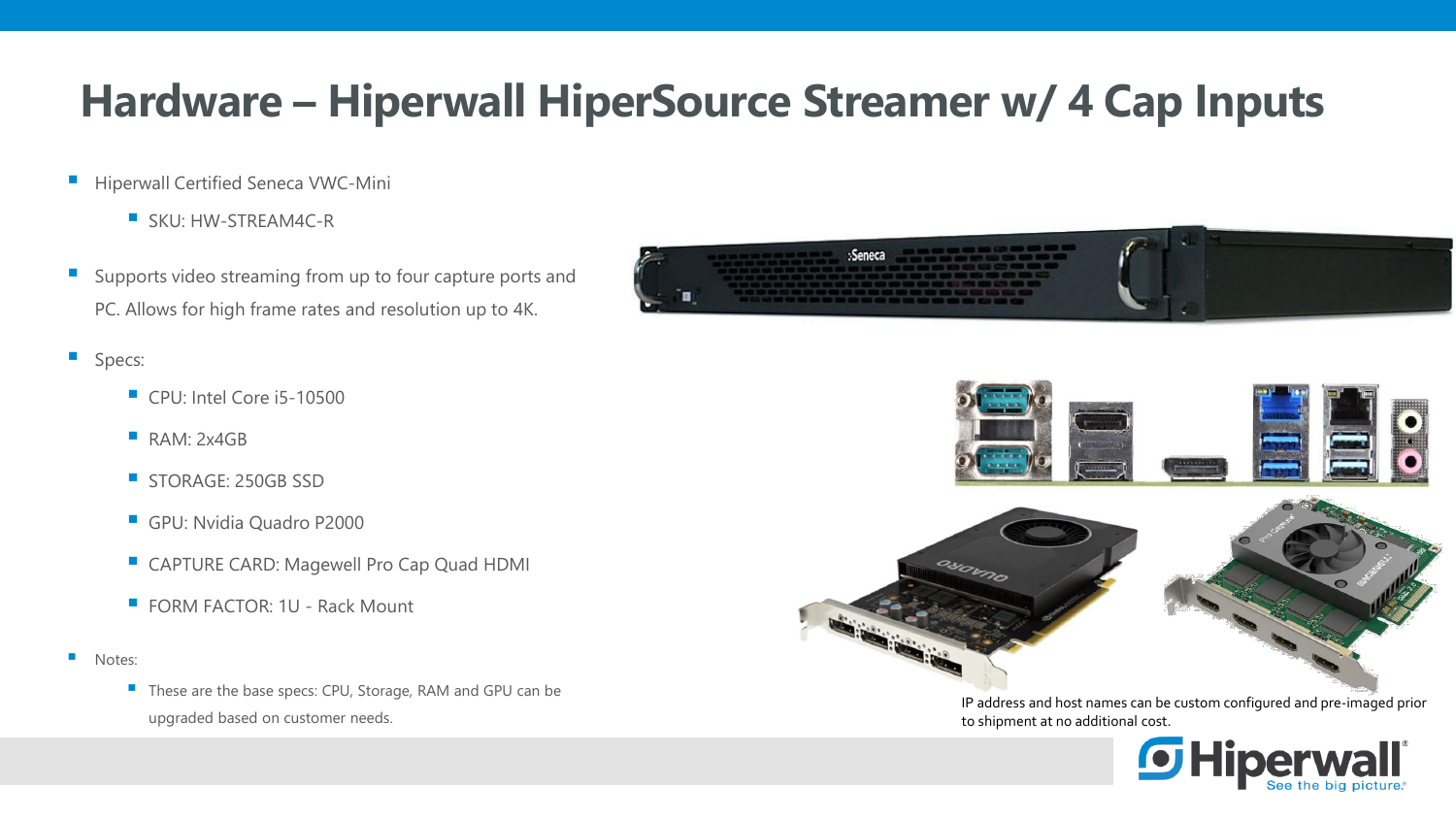### **Hardware – Hiperwall HiperSource Streamer w/ 8 Cap Inputs**

- **E** Hiperwall Certified Seneca VWC
	- SKU: HW-STREAM8C-R
- **E** Supports video streaming from up to eight capture ports and PC. Allows for high frame rates and resolution up to 4K.
- **Specs:** 
	- CPU: Intel Core i5-10500
	- **RAM: 2x4GB**
	- **STORAGE: 250GB SSD**
	- **GPU: Nvidia Quadro P2000**
	- CAPTURE CARD: 2x Magewell Pro Cap Quad HDMI
	- $\blacksquare$  FORM FACTOR: 2U Rack Mount
- Notes:
	- These are the base specs: CPU, Storage, RAM, GPU and Capture







Cards can be upgraded based on customer needs. IP address and host names can be custom configured and pre-imaged prior to shipment at no additional cost.

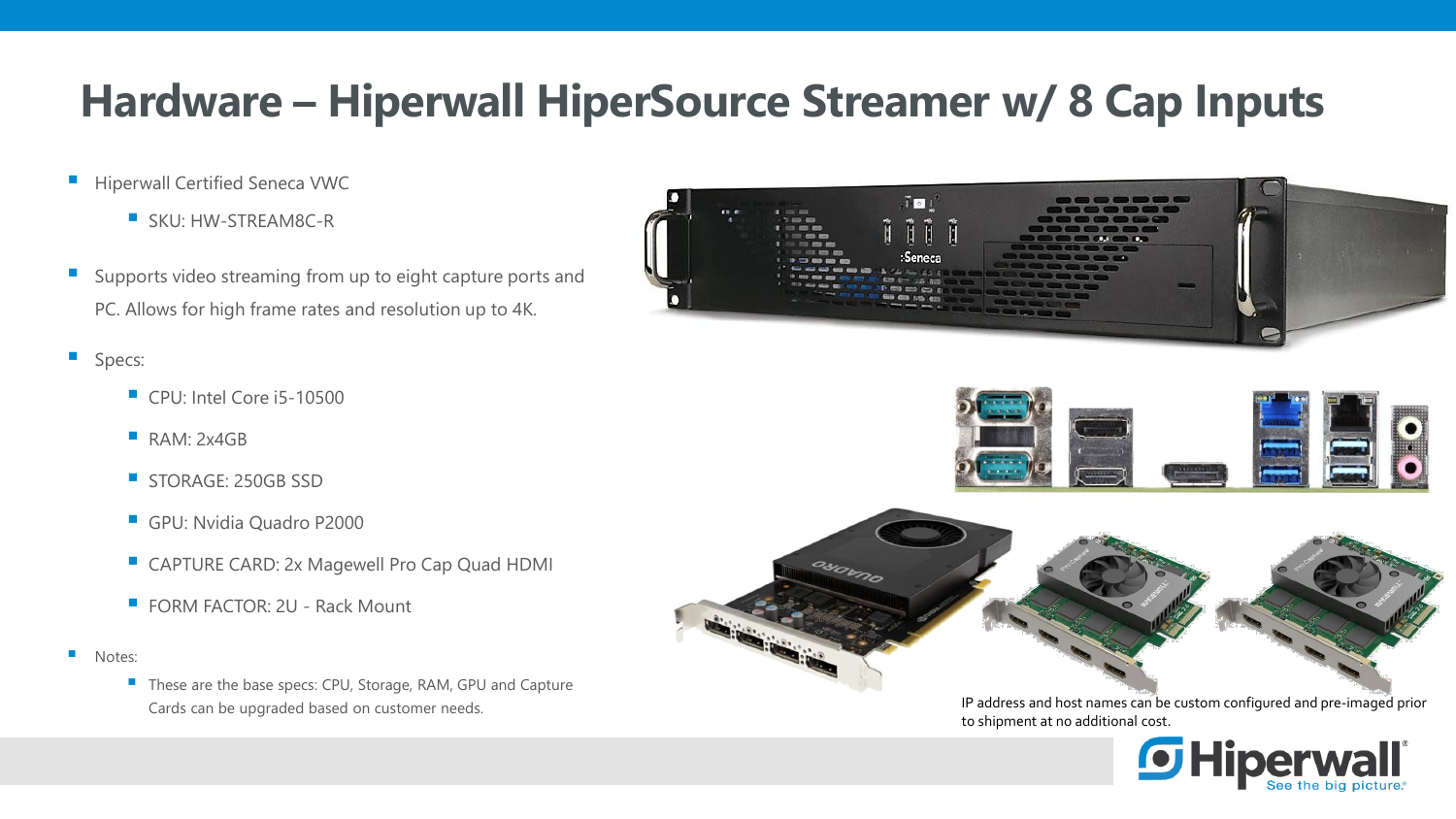### **Hardware – Hiperwall IPStream/Browser PC**

- **E** Hiperwall Certified Seneca VWC-Mini
	- SKU: HW-IPBROWSER-R
- Designed to bridge IP stream sources (such as IP cameras or h.264 encoders) to a video wall or bring web pages into your Hiperwall system.
- **Specs:** 
	- CPU: Intel Core i7-10700
	- **RAM: 16GB**
	- **STORAGE: 250GB SSD**
	- GPU: Intel UHD 630
	- FORM FACTOR: 1U Rack Mount
	- **UP TO 25 IP STREAMS OR WEBPAGES**
- Notes:
	- These are the base specs: CPU, Storage and RAM can be upgraded based on customer needs. IP address and host names can be custom configured and pre-imaged prior





to shipment at no additional cost.